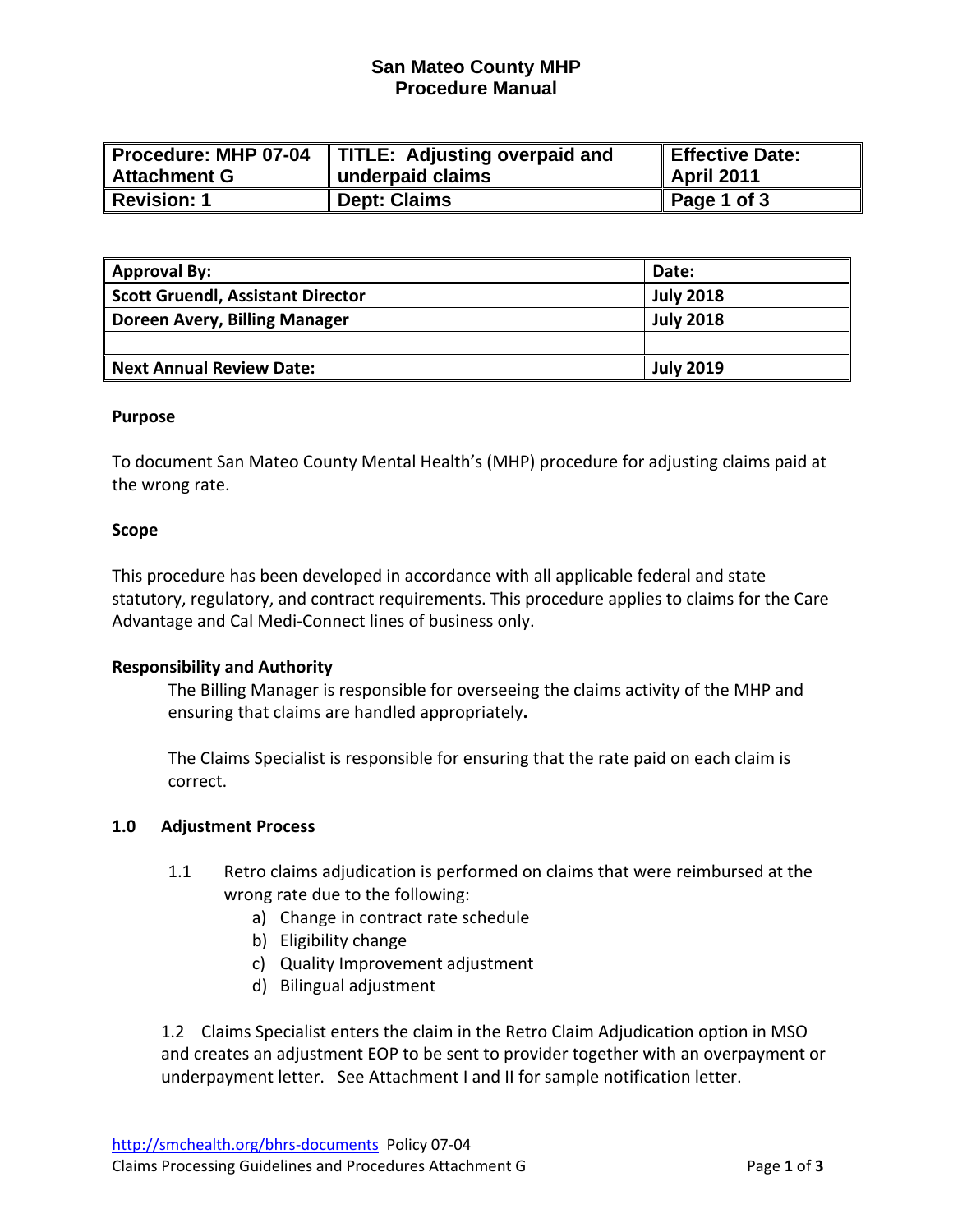### **San Mateo County MHP Procedure Manual**

| Procedure: MHP 07-04 | TITLE: Adjusting overpaid and | Effective Date: |
|----------------------|-------------------------------|-----------------|
| <b>Attachment G</b>  | underpaid claims              | April 2011      |
| <b>Revision: 1</b>   | <b>Dept: Claims</b>           | Page 2 of 3     |

#### **Attachment I**

# **COUNTY OF SAN MATEO HEALTH SYSTEM**

**Behavioral Health & Recovery Services** 

2000 Alameda de las Pulgas, Suite 235 San Mateo, CA 94403 650-573-2541 T 650-573-2841 F www.smchealth.org www.facebook.com/smchealth

# **OVERPAYMENT NOTIFICATION (Example)**

[Date]

[Provider and Address Jose Martinez, MFT 1290 El Camino Real San Mateo, CA 94404]

Dear [NAME, Jose Martinez],

Our records reveal that we have made an incorrect overpayment to you on [DATE and EOP NUMBER]. The overpayment totaled \$[AMOUNT] for [DATE OF SERVICE]. We have enclosed an Explanation of Payment showing the overpayment that will be deducted from your account.

We apologize for any inconvenience this may have caused you. We appreciate your business and consider you a valued provider. If you have any questions about this matter, or if we can assist you further, please call the Billing Specialist at 650‐573‐2442 or 650‐573‐2068.

Sincerely,

[Billing Specialist]